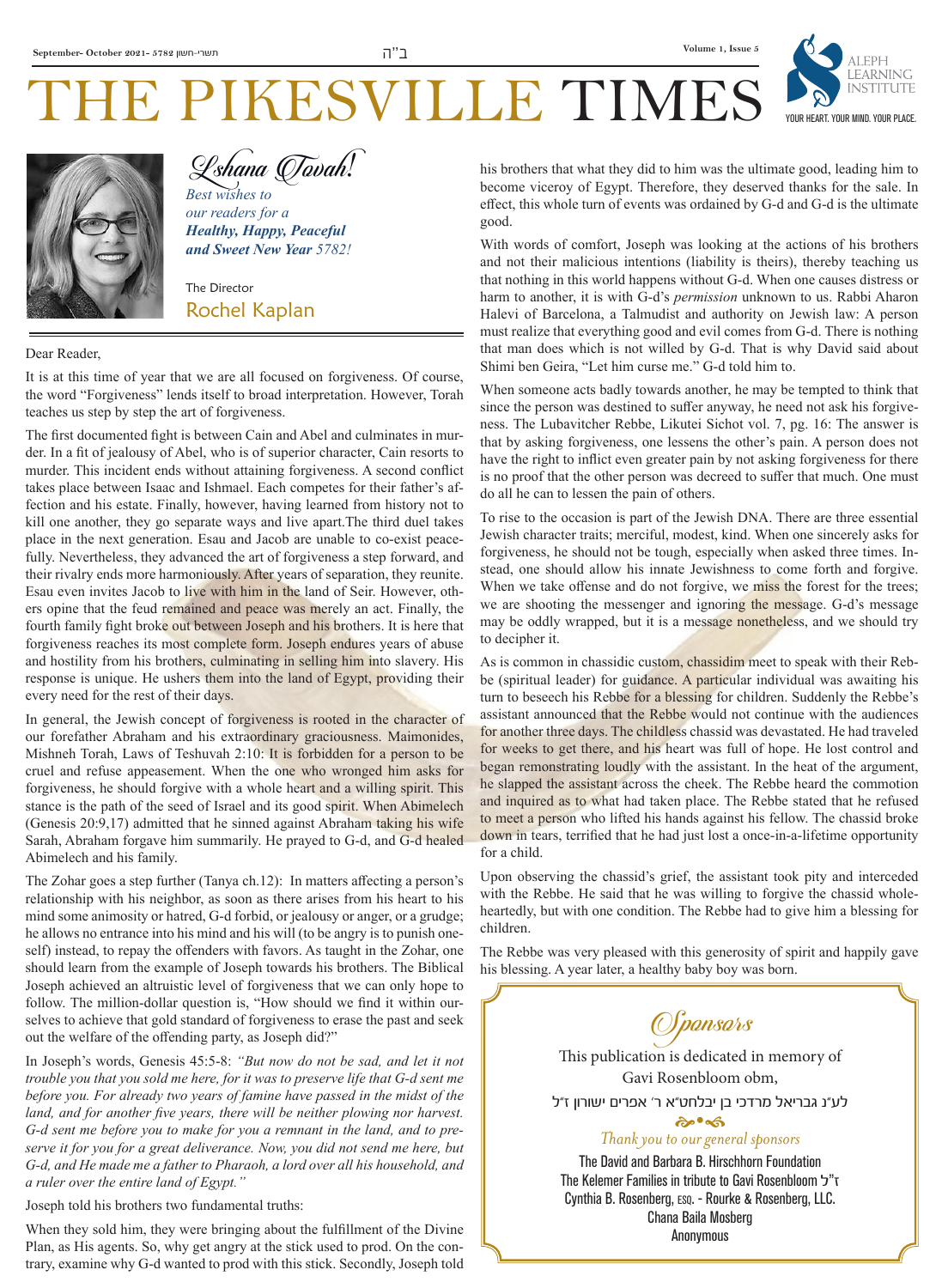

of an Artist

A dichotomy played constant throughout<br>
Gavi's life. Raised in a Chabad home while receiving primarily an education focused on the teachings of the Chofetz Chaim in Talmudical  $\frac{1}{2}$  and  $\frac{1}{2}$  denotes the  $\frac{1}{2}$  denotes one  $\frac{1}{2}$  could find a time and place. He would learn with  $\frac{1}{2}$  The bochurim and I traveled for Yud Ale over the other. Instead, he fused the two. He  $\frac{1}{\text{years}}$  been to grandfathers. saw no separation, only sought to combine. This attitude was felt at home, as Gavi would love each of us for our uniqueness and fully accept to follow his lead and love unconditionally. Gavi greatly admired and respected Rabbi Yossi Klein and shared this with me throughout his teenage years. Relating to Rabbi Yossi Klein's story of be apart? an artist, it is funny to see the Hashgacha Pratit, divine providence that unbeknown to Klein, Gavi's playroom growing up had only one art picture in the room, a print of a painting by Feter Hendel Lieberman. dichotomy played constant throughout

#### *As told by Rabbi Yossi Klein:*

You may think bochurim (Torah students) exaggerate, those who knew Gavi, understand he came from "salt." My first encounter with  $\frac{A}{2}$  bochui, barry wordsow, in Gavi was on Simchat Torah, by Bais Lubavitch on Clarks Lane. We farbrenged (Chassidic gathering) by sharing stories and dancing with the Torah. This moment initiated a weekly shiur (class) which I led, and Gavi gathered friends: (ciass) which I led, and Gavi gathered friends:<br>Yehuda Rosenbloom, Mendel Orkin, Hillel Goodman, and the Rosenblatt brothers to join. It went on for years until the boys left for yeshiva

The Lubavitcher Rebbe gave a story about Chanoch Hendel Lieberman. He lost his wife and daughters in the war. The Rebbe wrote to d him after his tragedy like a father to a son. He explained the following: "You are an artist. An eye. He sees an inner depth to the world and transmits this onto his paper. You are a *pnimi* who searches to overcome exteriors and reach inner dimensions of our world and purpose. The true inner dimension is the neshoma. As an artist you have a deep life and the outer layers of facade *chitzoniot* will not distract you from your purpose. The strength of an artist is to see Therefore you will constantly find the essence." Reb Hendel Lieberman always kept this message close to him. searches to overcome exteriors and reach physical world. He came from a different angle. has nothing to do with the spirit

Gavi loved learning because he wanted knowledge learning new ideas and he appreciated

the process of thinking. He did not learn for acceptance or awards. In our shiur, the bochurim would pick a topic and search for answers in the book of Tanya and explore. Gavi would surprise book of Tanya and explore. Gavi would surprise world, rather it is interesting, it<br>everyone with his questions that were years Medicine is about the person He ahead of a fifteen year old. He was inquisitive for the content asking, "Why we exist and do we exist? What is a Jew?" He really wanted to know. Gavi would not wait for a class to start, he would find friends and learn wherever and whenever he could find a time and place. He would learn with focus and with many kinds of people, from his peers to grandfathers.

cach of as for our amqueness and rany accept and did not see any friction. I remember he the party. Suddenly, we reached Que us. The only thing asked in return was an effort learned with friends in a room for Yud Tes Negla lde was felt at home, as Gavi would love He never worried about outside appearances boys were laughing and Gavi wa and did not see any friction. I remember he learned with friends in a room for Yud Tes llow his lead and love unconditionally. Gavi Kislev (chassidic festival), with a picture of the bigger and only only only only reduction of the approached as a young boy gottled and respected Rabbi Yossi Klein<br>Chofetz Chaim behind him. Gavi loved learning<br>Rebbe Chassidic leader of the get alongside his little brother so why should they be apart? One time I saw him shopping at the grocery store with his little brother going up and down the aisles. He even came, sometimes, to i's playroom growing up had only one art shiur with his little brother because while Gavi Crown Heights or the city, because l re in the room, a print of a painting by Feter was sixteen and his brother was just over a year different school old, he did not make compromises with what he **Rabbi Yossi Klein:** loved. Gavi was a *Pnimi* and loved the essence. Gavi once asked what "is" the negregional process of the system of the system of the system of the system of the system of the system of the system of t The way he loved learning and life was the way referenced writings from the nk bochurim (Torah students) his attitude was, regarding people. addressing the neshoma. In the shared this with the different institution alongside his little brother so why should they<br>s. Relating to Rabbi Yossi Klein's story of the apert? One time I saw him shopping at the son ordinary days, Gavi would beg his fat

gedola (higher education). Gavi was special. all laughing, he sometimes was surprised because he will be possible to sound, yet see artist is not someone with talented hands, or even self deprecation and humor. He saw the good in the known everyone loved is still love an ability to duplicate. An artist has a different others easily because he related to their inner<br>person, and the relationship still ex-<sup>2</sup> and consumerable contains A bochur, Barry Wolosow, led Torah classes and  $\frac{1}{2}$  it is irrational to think this ho **evaluate** with was involved in making arrangements for the on simenal foran, by Bais Lubaviten<br>2. June We ferbranged (Chassidic classes. I remember Barry speaking to me about the neshoma. How could a builet cut throw the metal is a physical cut take away the per-<br>sharing stories and dancing with  $\frac{1}{2}$  with  $\frac{1}{2}$  Gavi was humorous and sharp, but never directed moment initiated a weekly shiur<br>to hurt anyone. His sense of humor was terrific. It nefesh? Obviously, the nes If friends:  $\frac{d}{dt}$  could be jarring and shocking yet related sharply not physical. When a person in context to the moment and this could "crack dman, and the Rosenblatt brothers to join. It and concentrate the moment and the court of them that any dispersed in person in seconds.  $\frac{dP}{dt}$  and  $\frac{dP}{dt}$  is sometimes was surprised because he another. ecial. We share the property of the property of the property of the property was simply sharing the essence of how he related cannot imagine people without Lubavitcher Rebbe gave a story about to the world. Many times all he did was share and physical body. How do we relate to a noch Hendel Lieberman. He lost his wife his artist view of the world with his intrinsic emotions without a pumping heart even daughters in the war. The Rebbe wrote to detailed story. He could engage and slice a topic the two are not really connected offered by anyone around the table, but he never and the following: "You are an artist. An took matters personally and added anecdotes of live, everything they experient self deprecation and humor. He saw the good in others easily because he related to their inner essence and did not have to overcome status, In sees an inner depin to the world and essence and the not have to overcome status,<br>In How a person grows bigger or shri to a son. He one red by anyone around the table, but he never philosophy explains that the person continues to ands, or even seen depretation and harmon. The saw the good in  $\theta$  be known, everyone loved is still loved by the is a different official casily because in Telated to their lifter<br>that the person, and the relationship still exists to them. is world and essence and did not have to overcome status,<br>Large a primitively looks knowledge or anything of the existential. How a person grows bigger or shrinks in size  $\text{Hille} = \frac{1}{2} \int_{0}^{\infty} \frac{1}{2} \int_{0}^{\infty} \frac{1}{2} \int_{0}^{\infty} \frac{1}{2} \int_{0}^{\infty} \frac{1}{2} \int_{0}^{\infty} \frac{1}{2} \int_{0}^{\infty} \frac{1}{2} \int_{0}^{\infty} \frac{1}{2} \int_{0}^{\infty} \frac{1}{2} \int_{0}^{\infty} \frac{1}{2} \int_{0}^{\infty} \frac{1}{2} \int_{0}^{\infty} \frac{1}{2} \int_{0}^{\infty} \frac{1}{2} \int$ are a *phimi* rooms, knowledge or any ling or the existencial

not just the outer person but also the neshoma. It's answer. You might expect a response relating everything he related was for the inr  $\frac{1}{100}$  and  $\frac{1}{100}$  was outside the old yeshiva with Gavi one go away. Gavi had an include the mital to love in the mital to lower and  $\frac{1}{100}$ outer layers in each the explained to me his wanting to study smile and tremendous energy example and the outer layers and the explained to the meaning to start, similar and tremendous energy which she<br>and chitzonique will not distract you from medicine and I asked him why he was interested his eyes. Everything purpose. The strength of an artist is to see in this field. At eighteen he impressed me with  $\frac{mSycs. Evety during Gav1300d to 1s}{Rejection$  undane his answer. You might expect a response relating to academic achievement, financial stability, or efore you will constantly find the essence. We according but his answer was unusual. Gavi How he was motivated to ju example in the treats offered by learning work to improve himself<br>example in the treats offered by learning work to improve himself the cause of the actual speech of the actual speech of the speech of the actual speech of the actual speech that the property a lesson for us. If we he wanted get excited about the larger Gemara learning favorably are prizes. The physical nature of the world never the neshoma. This dilated was for the inner essence.  $\frac{1}{100}$  essence. We acceler the concentration, matricial stability, or How he was motivated to judge favorably, and social standing but his answer was unusual  $\frac{1}{100}$  How he was motivated to judge favorably, and

excited him. He did not in any way walk around as if he was a tzaddik or righteous person. So, his answer did not reflect a lofty cause in saving the world, rather it is interesting, it is about people. Medicine is about the person. He was fascinated to know what "is" the person in all our details. The way he was with serving G-d, learning, relating to people, was uniquely his own; his inner detailed principles.

The bochurim and I traveled for Yud Alef Nissan (chassidic holiday) to the ohel (resting place of The Lubavitcher Rebbe). These teenage boys were laughing and Gavi was the life of the party. Suddenly, we reached Queens, New York, and Gavi fell silent. With great simplicity he approached as a young boy going to visit his Rebbe, Chassidic leader of the generation. Often, take a trip and visit the ohel. Four hours there and back without any additional visits, even into Crown Heights or the city, because he cared for his relationship with the Rebbe.

Gavi once asked what "is" the neshoma. I referenced writings from the Lubavitcher Rebbe addressing the neshoma. In the letter he explained, see who knew Gavi, understand it is irrational to think this bullet would cut into the neshoma. How could a bullet cut through the love and pain of the whole person. How could a physical cut take away the personality of the nefesh? Obviously, the neshoma is spiritual and not physical. When a person expires it does not take away the person. The soul is eternal.

> This logic is sound, yet so foreign to us. We cannot imagine people without a beating heart and physical body. How do we relate to a person's emotions without a pumping heart even though the two are not really connected? Chassidic live, everything they experienced continues to has nothing to do with the spiritual growth of the relationship. A soul to soul connection does not relationship those good to soul connection does not relationship. A soul to soul connection does not go away. Gavi had an incredible face, generous smile and tremendous energy which shone from his eyes. Everything Gavi stood for is alive today. Rejecting ulterior and mundane motivations, work to improve himself from within can be a lesson for us. If we focus on judging others favorably and self improvement for its own sake, we will keep his lessons alive.

I would like to support your work with a tax deductible contribution in the amount of I would like to support your work with a tax deductible contribution in the amount of ○ \$18 ○ \$25 ○ \$50 ○ \$100 ○ \$180 ○ Other \$ \_\_\_\_\_\_\_\_\_\_\_\_\_\_\_\_\_\_\_\_\_\_\_\_\_\_\_ ○ Enclosed check www.AlephLearningInstitute.org | alephjli@gmail.com  $\circ$  \$50  $\circ$  \$100  $\circ$  \$180  $\circ$  Other \$ ○ Credit card

**Aleph Learning Institute Chabad of Maryland, Inc. (tax deductible)** 6701 Old Pimlico RD Baltimore, MD 21209 Chabad of Maryland, Inc. (tax deductible) 6701 Old Pimlico RD Baltimore, MD 21209 ATT: Mrs. Rochel Kaplan, Director ATT: Mrs. Rochel Kaplan, Director

Tlank you!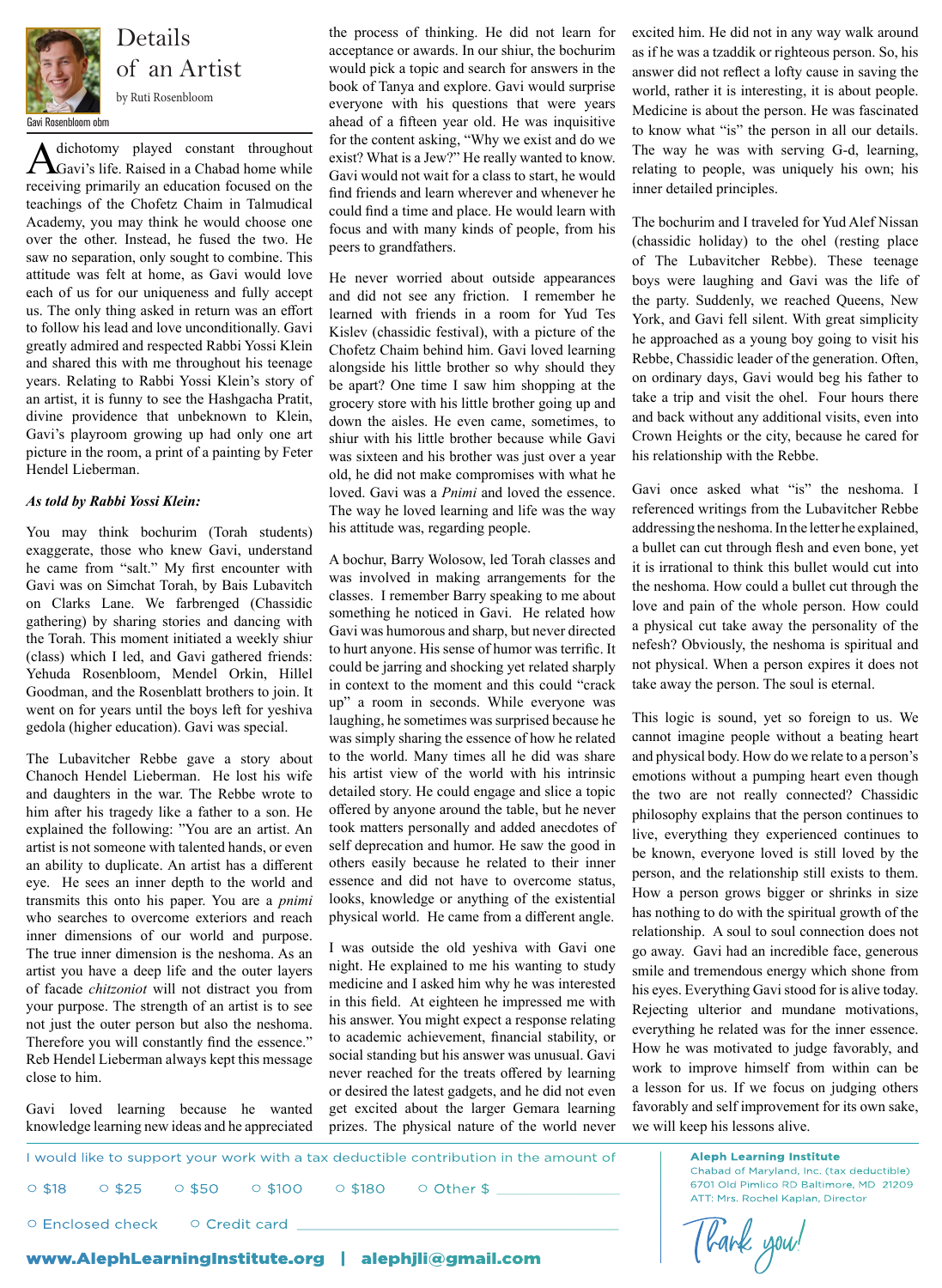## A *Story* An Etrog from the Garden of Eden *(abridged)*

It was the first day of Sukkot, and all the congregants in the *shul* of Rabbi Elimelech of Lizensk were in a festive mood. There was something unusual in his manner this Sukkot. Why did he stop so suddenly in the middle of swaying as he held the *etrog* and *lulav* in his hands to sniff the air? It was evident that something was on his mind, something rather exciting by the look on his radiant countenance.

The minute the *davening* (praying) was over, Rabbi Elimelech hurried to where his brother Rabbi Zusha (who had come to spend the festival with him) was standing, and said to him eagerly: "Come and help me find the etrog which is permeating the whole shul with the fragrance of the Garden of Eden!" And so together they went from person to person until they reached the far corner of the shul.

"This is the one," called out Rabbi Elimelech delightedly. "Please, dear friend, tell me who are you and where you obtained this wonderful etrog?"

"My name," began the quiet-looking man," is Uri, and I come from Strelisk. I have always regarded taking the 'four kinds' on Sukkot as one of my favorite mitzvot. I am a poor man, employed as *melamed* (teacher) in the village of Yanev, which is not far from my native town. One half of my earnings I use for our needs and with the other half I buy an etrog in Lemberg. But in order not to spend any money on the journey I usually go on foot.

"This year, during the Ten Days of Repentance, I was making my way on foot as usual, with fifty gulden in my purse with which to buy an etrog. It was time for '*minchah*' so I stood in a corner to daven. I was in the middle of my prayers when I heard a terrible sound of moaning and groaning, as of one in great anguish. I hurriedly finished my davening. As I turned towards the man who was in obvious distress, I beheld a most unusual and rough looking person, dressed in peasant garb with a whip in his hands, pouring out his troubles to the innkeeper at the bar. The man was a poor Jew who earned his living as a *baal-agallah* (owner of a horse and cart for carting purposes). He had a wife and several children. And now, a terrible calamity had befallen him. His horse, had suddenly collapsed in the forest, and just lay there unable to get up."

"I felt I could not keep the money I had with me for an etrog when here was a man in such a desperate plight that his very life and that of his family depended upon his getting a horse. So I settled with the innkeeper to accept forty-five gulden. The wagon driver was just speechless with relief, and his joy was absolutely indescribable.

"I eventually reached Lemberg with the remaining five gulden in my pocket, and naturally had to content myself with buying a very ordinary looking but kosher etrog. Usually my etrog is the best in Yanev, and everyone would come and make a blessing over it, but this year I was ashamed to

return home. My wife agreed that I could come here to Lizensk, where nobody knew me."

"But my dear Rabbi Uri," cried out Rabbi Elimelech, *now that the former had finished his story*, "Yours is indeed an exceptional etrog. Now I realize why your etrog has the fragrance of the Garden of Eden in its perfume! *Let me tell you the sequel to your story*."

"When the wagon driver whom you saved thought about his unexpected good fortune, he decided that you must have been none other than the Prophet Elijah. Having come to this conclusion the happy wagon driver looked for a way of expressing his gratitude to the Almighty, but the poor man knew not a Hebrew word, nor could he say any prayers. "Suddenly his face lit up. He took his whip and lashed it into the air with all his might, crying out with all his being: 'Dear Father in Heaven, I love you very much! What can I do to convince you of my love for you? Let me crack my whip for you as a sign that I love you!' Saying which, the wagon driver cracked his whip into the air three times."

"On the eve of *Yom Kippur*, the Almighty up above was seated on His 'Seat of judgment,' listening to the first prayers of the Day of Atonement. Rabbi Levi Yitzchak of Berditchev, who was acting as the Counsel for Defense on behalf of his fellow Jews, was pushing a wagon full of Jewish mitzvot to the Gates of Heaven, when Satan appeared and obstructed his path with piles of Jewish sins, so that Rabbi Levi Yitzchak just got stuck there. My brother Rabbi Zusha and I added our strength to help him move his wagon forward, but all in vain. Suddenly there came the sound of the cracking of a whip which rent the air, lighting up the whole universe, right up to the very heavens! There we saw the angels and all the righteous seated in a circle, singing G-d's praise. On hearing the wagon driver's words as he cracked his whip in ecstasy, they responded: Happy is the King who is thus praised!"

"All at once, the Angel Michael appeared, leading a horse, followed by the wagon driver with whip in hand. The Angel Michael harnessed this horse to the wagon of mitzvot, and the wagon driver cracked his whip. Suddenly the wagon gave a lurch forward, flattening the piles of sins that had been obstructing the way, and drove it smoothly and easily right up to the Throne of Honor. There the King of Kings received it most graciously and, rising from the Seat of judgment, went over and seated Himself on the Seat of Mercy. A happy New Year was assured."

"And now dear Rabbi Uri" concluded Rabbi Elimelech, "You see that all this came about through your noble action. Go home, and be a leader in Israel! But before you go, permit me to hold this wonderful etrog of yours, and praise Gd with it."

By Nissan Mindel excerpted from *The Complete Story of Tishrei*, published and copyright by Kehot Publication Society, Brooklyn NY

## **A New Reality**

#### *The Messianic Era*

In the days of Moshiach, Goodness will be natural; No distractions, No attention to evil which will no longer exist. Everyone will be perfect, but *there will be one tree!* The whole point is to get back to that Garden of Eden where it all began, *but with that tree, repaired*. So the era of Moshiach is dependent on our deeds in exile. We will fill the **א** of גלות) exile) to its fulfillment- the ultimate ג**א**ולה.

Messianic times will be the dawning of a new era- **we** will look back- with nostalgia and realize what was- it will dawn on us what we had [ Similar to Fiddler on the Roof-*"Do I Love You?"*]. There will be a different flavor, a different motivation, i.e. when you brought flowers for your wife over 20 years to win points, now you will continue to bring flowers, to make her happy. So there is the same action, but something in perception has changed. *How does this happen? How do we connect to Moshiach?*

To achieve a whole new perception, **we** must prepare, and **we** must change. The Talmud relates: Two thousand years of Tohu-chaos, 2000 years of Torah, and 2,000 years of Moshiach. The new perception will result from a *new heart* (receptive and open to G-dliness) by removing a *heart of stone.*

Moshiach will teach **חדשה תורה**- new Torah. Of course, Torah and Mitzvot being *truth*-do not change. In exile, Mitzvot is like a tool to an end Tikun Olam, and they have limitations (as tools do). In the utopian era of Moshiach, we will demonstrate the power of absolute goodness. The reward of a mitzvah, is the mitzvah itself. In other words, in the messianic era, we will perform a mitzvah for its own sake, with no gain or ulterior motive.

Hashem will return us to our promised land and build the third Temple, **רצוניך כמצות,** where our state of Torah study and Mitzvah performance is according to His will. Essentially, the New Torah of Moshiach will be suited to the way G-d does mitzvot. We will observe mitzvot according to His will and at the peak level of our G-dly soul. Thus, Hashem,Torah, and the G-dly soul will be revealed as ONE entity- *A New Reality*.

*Loosely transcribed from Chabad.org video.*

**Rabbi Manis Friedman**, noted author, lecturer, philosopher, Dean of Bais Chana women's Institute */in conversation with/* **Michael Chighel,** Ph.D. philosophy University of Toronto, taught at Lauder Business School in Vienna